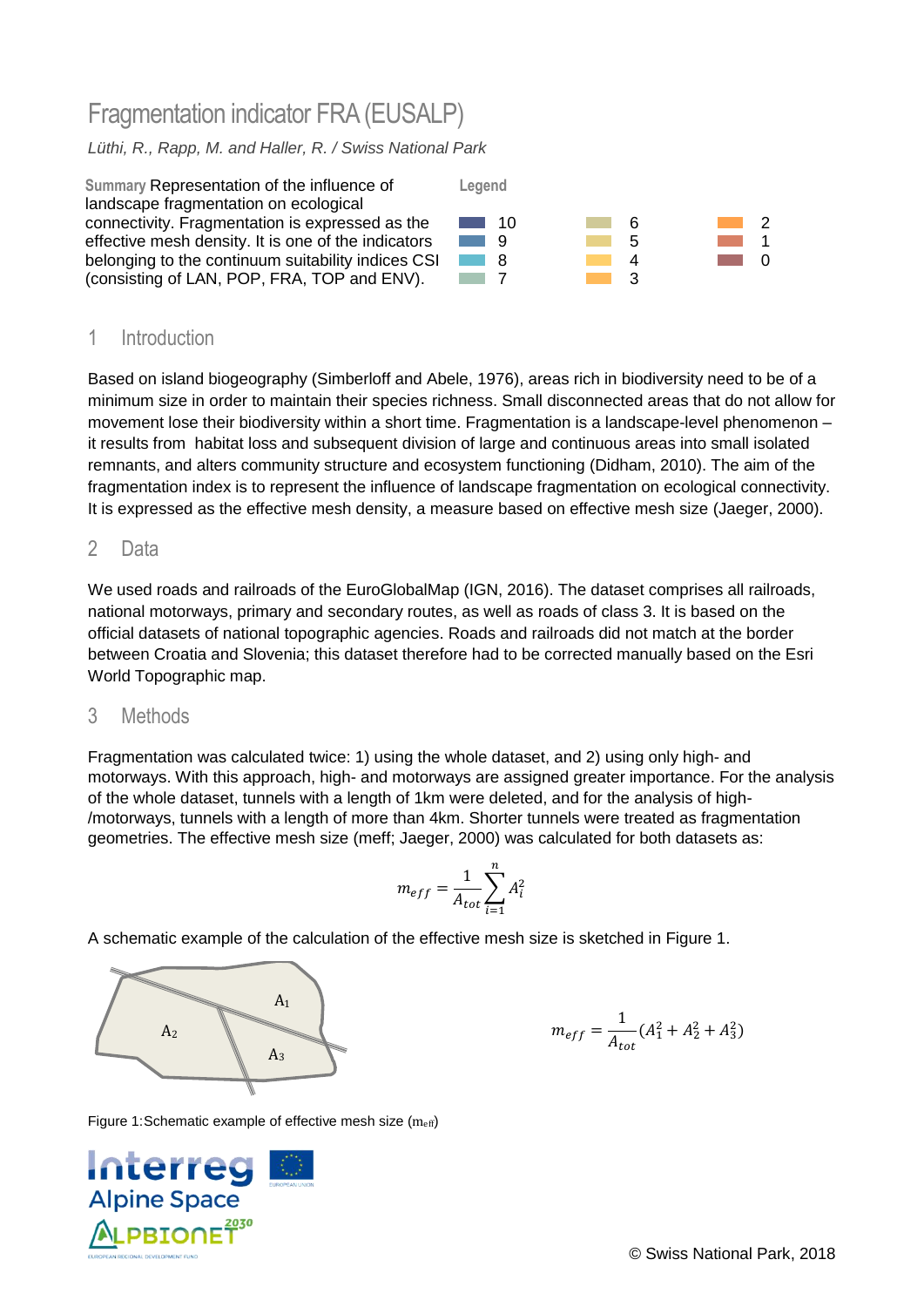

In order to omit border effects, the cross-boundary connections approach of the effective mesh size presented by Moser et al. (2007) was applied. It is sketched in [Figure 2.](#page-1-0)



<span id="page-1-0"></span>Figure 2:Sketch of the CBC method and the commonly applied cutting-out procedure CUT.

Instead of evaluating the effective mesh size for administrative boundaries as done by Bertiller et al. (2007) and many others, it was calculated for a regular grid. For every point, the effective mesh size was calculated for the surrounding 50km<sup>2</sup>. For the evaluation of fragmentation, the effective mesh density  $s_{\text{eff}}$ CBC per 1000km<sup>2</sup> was used – it is directly derived from the effective mesh size:

$$
s_{eff}CBC = 1000 \, km^2 / m_{eff}CBC
$$

The effective mesh density was reclassified according to the classification schemes in [Table 1.](#page-1-1) Afterwards, a weighted mean of the two analyses was calculated:

$$
FRA = 0.75 * value_{(Seff, all)} + 0.25 * value_{(seff, motor - / highway)}
$$

| Seff(all) |                                                     | Seff(motor-/highway)          |                                                     |                               |
|-----------|-----------------------------------------------------|-------------------------------|-----------------------------------------------------|-------------------------------|
|           | Number of meshes<br>per 1000 km <sup>2</sup> (Seff) | <b>Indicator Value (0-10)</b> | Number of meshes<br>per 1000 km <sup>2</sup> (Seff) | <b>Indicator Value (0-10)</b> |
|           | < 0.5                                               | 10                            | < 0.0001                                            | 10                            |
|           | $0.5 - 1$                                           | 9                             |                                                     | 9                             |
|           | $1 - 2$                                             | 8                             |                                                     | 8                             |
|           | $2 - 5$                                             | 7                             |                                                     | 7                             |
|           | $5 - 10$                                            | 6                             | 0.0001-0.0005                                       | 6                             |
|           | $10 - 20$                                           | $\overline{5}$                | 0.0005-0.001                                        | 5                             |
|           | 20-30                                               | 4                             | $0.001 - 0.005$                                     | 4                             |
|           | $30 - 50$                                           | 3                             | $0.005 - 0.01$                                      | 3                             |
|           | 50-75                                               | 2                             | $0.01 - 0.05$                                       | 2                             |
|           | 75-100                                              | 1                             | >0.05                                               | 1                             |
|           | >100                                                | 0                             |                                                     | 0                             |
|           |                                                     |                               |                                                     |                               |

<span id="page-1-1"></span>Table 1: Classification schemes